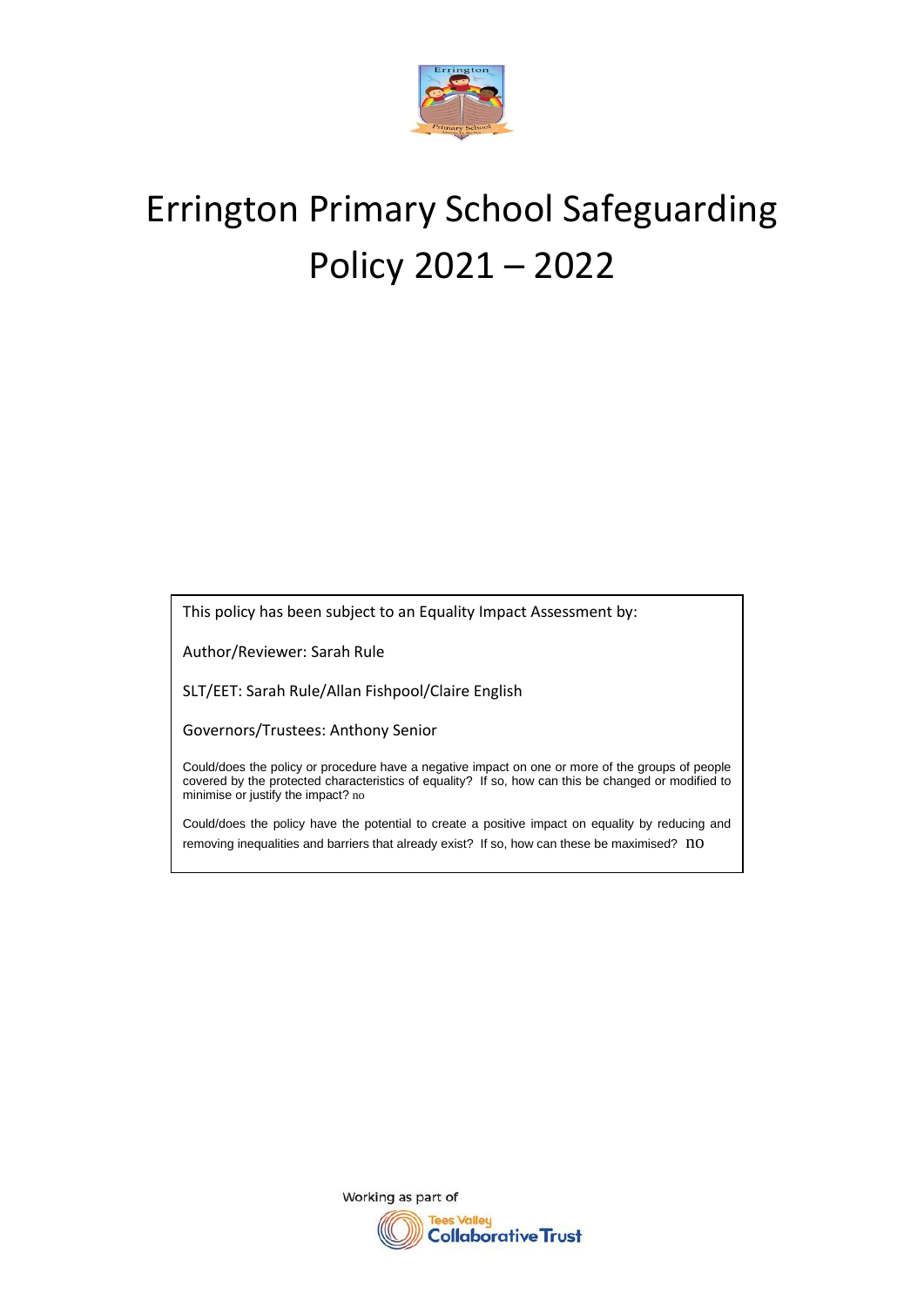

# Key Contacts

| <b>Role:</b>                                              | <b>Name/Details:</b>                                                     | <b>Contact:</b>                                                                             |
|-----------------------------------------------------------|--------------------------------------------------------------------------|---------------------------------------------------------------------------------------------|
| Designated Safeguarding Lead                              | Sarah Rule                                                               | 01642 482002<br>s.rule@tvc.ac.uk                                                            |
| <b>Deputy Designated Safeguarding</b><br>Lead             | Angela Walker                                                            | 01642 482002<br>a.walker@tvc.ac.uk                                                          |
| Nominated Governor for<br>Safeguarding / Child Protection | <b>Stan Glover</b>                                                       | s.glover@tvc.ac.uk                                                                          |
| <b>Chair of Governors</b>                                 | <b>Anthony Senior</b>                                                    | a.senior@tvc.ac.uk                                                                          |
| Senior Leadership Team<br>Safeguarding Trained staff      | Claire English<br>Allan Fishpool<br>Angela Jennings<br>Michelle Dardeshi | c.english@tvc.ac.uk<br>a.fishpool@tvc.ac.uk<br>a.jennings@tvc.ac.uk<br>m.dardeshi@tvc.ac.uk |
| Local Authority Designated Officer<br>(LADO)              |                                                                          | 01642 130700<br>RedcarLADO@redcar-<br>cleveland.gov.uk                                      |
| Multi Agency Children's Hub                               |                                                                          | 01642 130700<br>RedcarMACH@redcar-<br>cleveland.gov.uk                                      |
| <b>Emergency Duty Team</b><br>(outside of office hours)   |                                                                          | 01642 524552                                                                                |
| <b>National Prevent Advice Line</b>                       |                                                                          | 0800 011 3764,                                                                              |
| Protection of Vulnerable People<br>Unit                   |                                                                          | 01642 326326                                                                                |
| Police                                                    | In an emergency<br>For non-emergency but<br>possible crime               | 999<br>101                                                                                  |

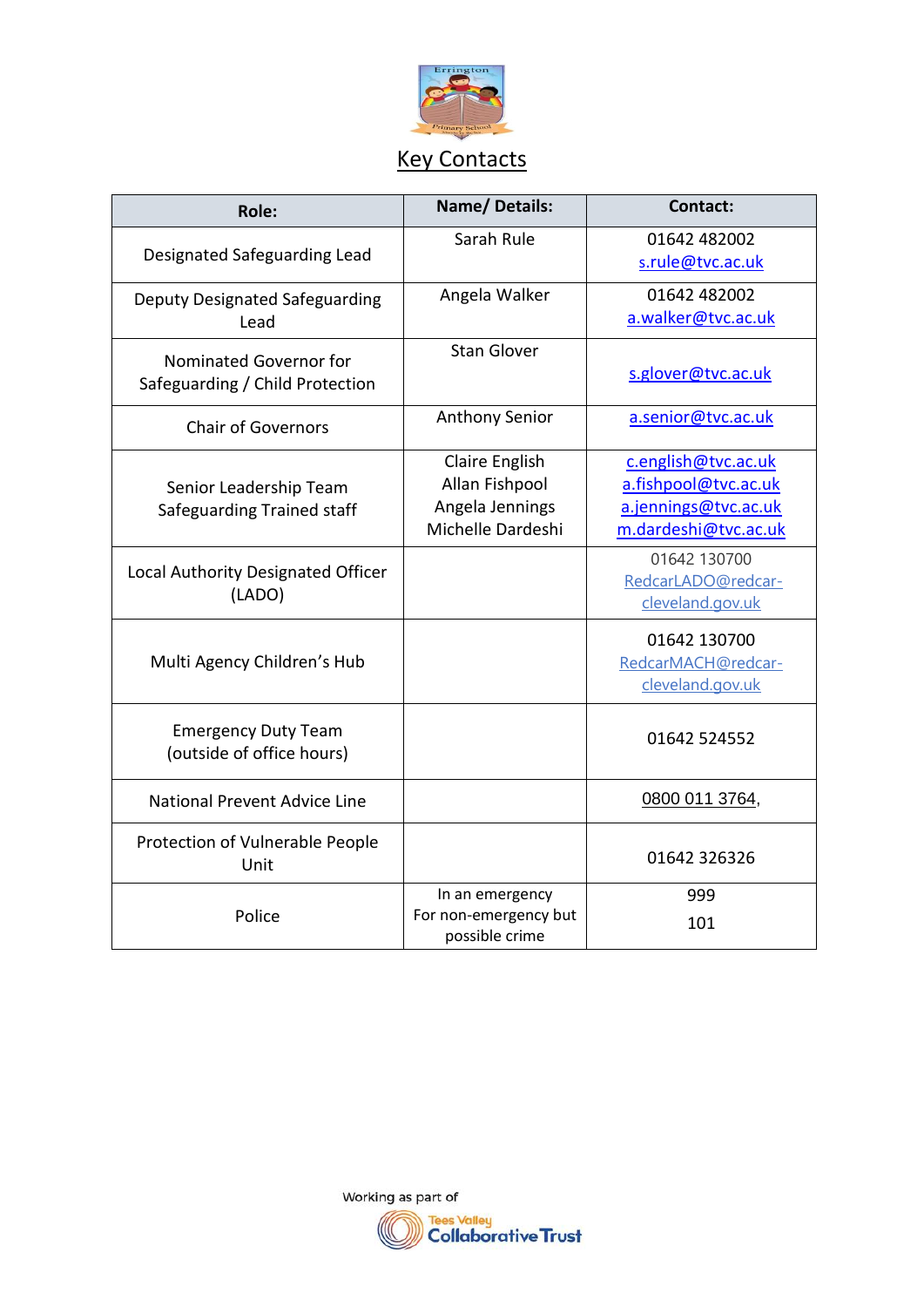

It is essential that **everybody** working in a school or college understands their safeguarding responsibilities. Everyone who comes into contact with children and families has a role to play ensuring children and young people are safe from abuse, neglect exploitation and harm. At Errington Primary school we are committed to safeguarding children and aim to create a culture of vigilance. All staff should make sure that any decisions made are **in the best interests of the child.** We believe that at Errington Primary School we provide a caring, positive, safe and stimulating environment that promotes the social, physical, spiritual and moral development of the individual child; enabling all children to thrive. We recognise the importance of providing an environment within our school that will help children feel safe and respected. We acknowledge the importance of enabling children to talk openly and to feel confident that they will be listened to. We recognise that both mental and physical health are relevant to safeguarding and the welfare of children

Errington Primary School must adopt all aspects of the Child Protection legislation and Keeping Children Safe in Education 2021 (KCSIE 2021) as outlined in the Trust's overarching Statement of Statutory Duty.

### **Roles and Responsibilities**

The overall responsibility for overseeing all strands of safeguarding sits with the Headteacher of Errington Primary School and designated lead of safeguarding. Members of the senior leaderships team, the business manager and chair of governors are also designated Safeguarding Lead trained for Errington Primary School. The Headteacher of Errington Primary School has the responsibility to ensure that all aspects of the legislation changes and updates of KCSIE 2021 are included in the policies and procedures. This includes ensuring all staff have annually read and signed the current DfE document Keeping Children Safe in Education 2021 (Part 1) and read and sign that they understand the contents of Annexe A in Keeping Children Safe in Education. The head must ensure that the Governing Body members have read and signed the complete KCSIE 2021. The SLT of Errington Primary School must ensure that there is a staff training programme with actions in the Personal Development Programme to cover various aspects of safeguarding young people including keeping safe outside of school, managing peer to peer relationships, abuse, e-safety, grooming and sexual exploitation, FGM, radicalisation and keeping healthy.

At Errington Primary School, the Business Manager is the Deputy Safeguarding Lead in the absence of the designated lead (Headteacher). It is the person who has the deputy safeguarding leads role to have responsibility to deal with any matters in the absence of the DSL on the premises. All designated leads and staff deal with day-to-day safeguarding and child protection issues alongside following the correct communication channels with the DSLs. It is the responsibility of the Designated Lead (Headteacher) to ensure that Errington Primary is fully compliant with the statutory guidance for [Keeping Children Safe in Education.](https://assets.publishing.service.gov.uk/government/uploads/system/uploads/attachment_data/file/741314/Keeping_Children_Safe_in_Education__3_September_2018_14.09.18.pdf)

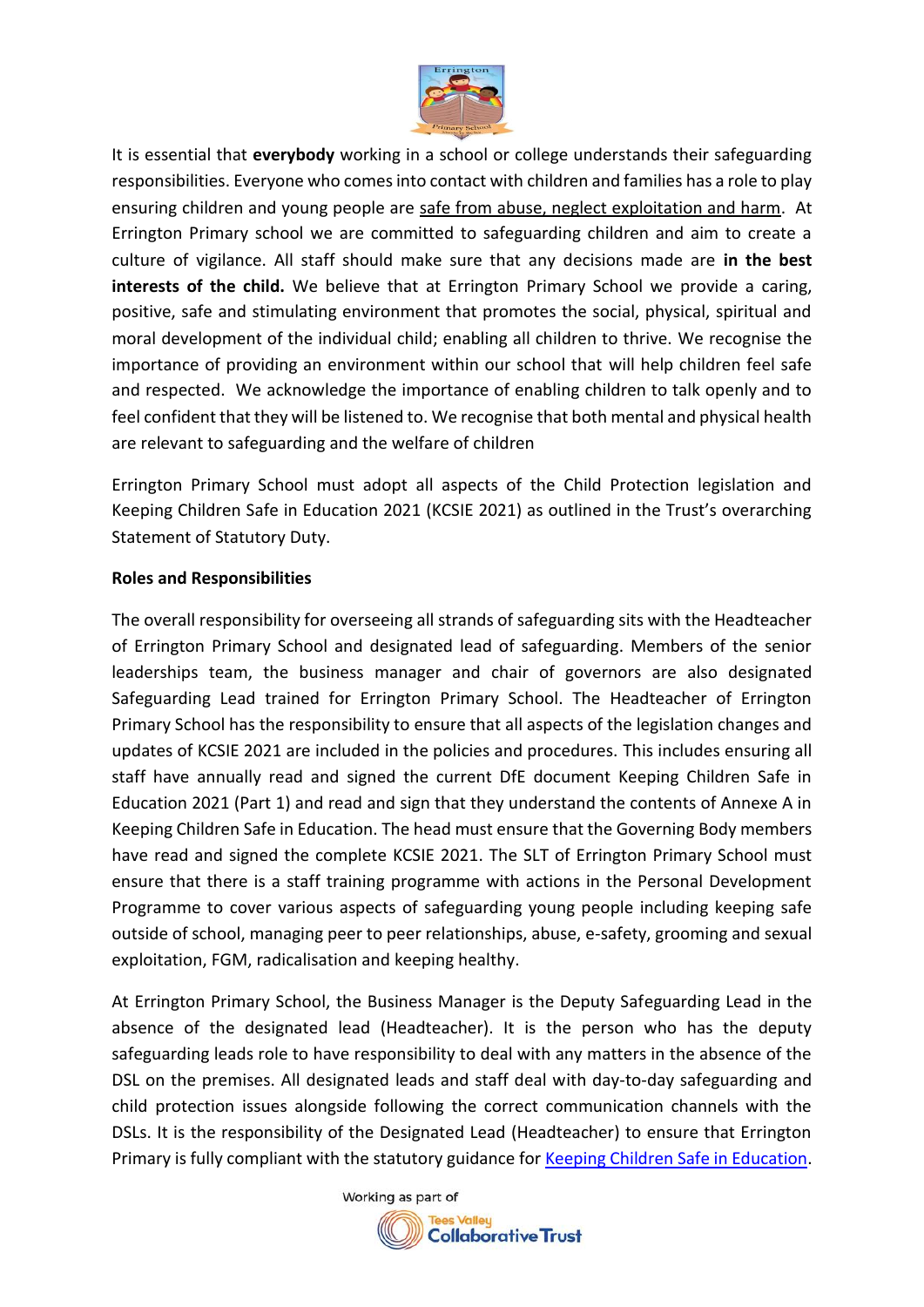

Safeguarding leads and their deputies must ensure that all staff are fully trained in all aspects of legislation requirements and have knowledge of how to use local help through statutory and voluntary services. All staff receive annual training to ensure current knowledge.

**All staff** must follow the correct process in highlighting the safeguarding issues, inability to contact the DSL or deputies must result in making contact with the LA/Trust/Police as appropriate.

Governing bodies and Trustees have overall leadership responsibility for Errington Primary School safeguarding arrangements.

## **The Role of Staff**

If any member of staff has grounds for concern, then they are required to report these to a Designated Person immediately. Staff must ensure that any ongoing involvement is in the child's best interest. They must not wait to gather evidence, nor agree to keep information secret, nor discuss the matters with others.

Initial procedures should be undertaken as follows:

- You must not initiate a disclosure regarding abuse by asking leading questions.
- If a child makes a disclosure to you, you must not promise confidentiality and should make it clear that you may have to take the matter to another person. It is a legal requirement to inform the Child Protection Agency if an under 18-year-old or vulnerable adult discloses abuse.
- You must allow the child to disclose in their own words. You must not question or lead the child.
- A record of what the child says, the time, date and place must be kept. If it is not appropriate to do this at the time it must be done immediately after. At Errington Primary school all concerns are logged on CPOMS. This content must be factual and not bias or opinion based.
- The matter must then be referred to a Designated Person immediately.
- You must follow any further guidance given by the Designated Person in relation to recording any concerns, supporting the child and co-operating with subsequent actions to investigate the grounds of concern and to protect the student and other children concerned.
- If one of the Designated Persons are not available, you must inform another Senior Member of Staff immediately.

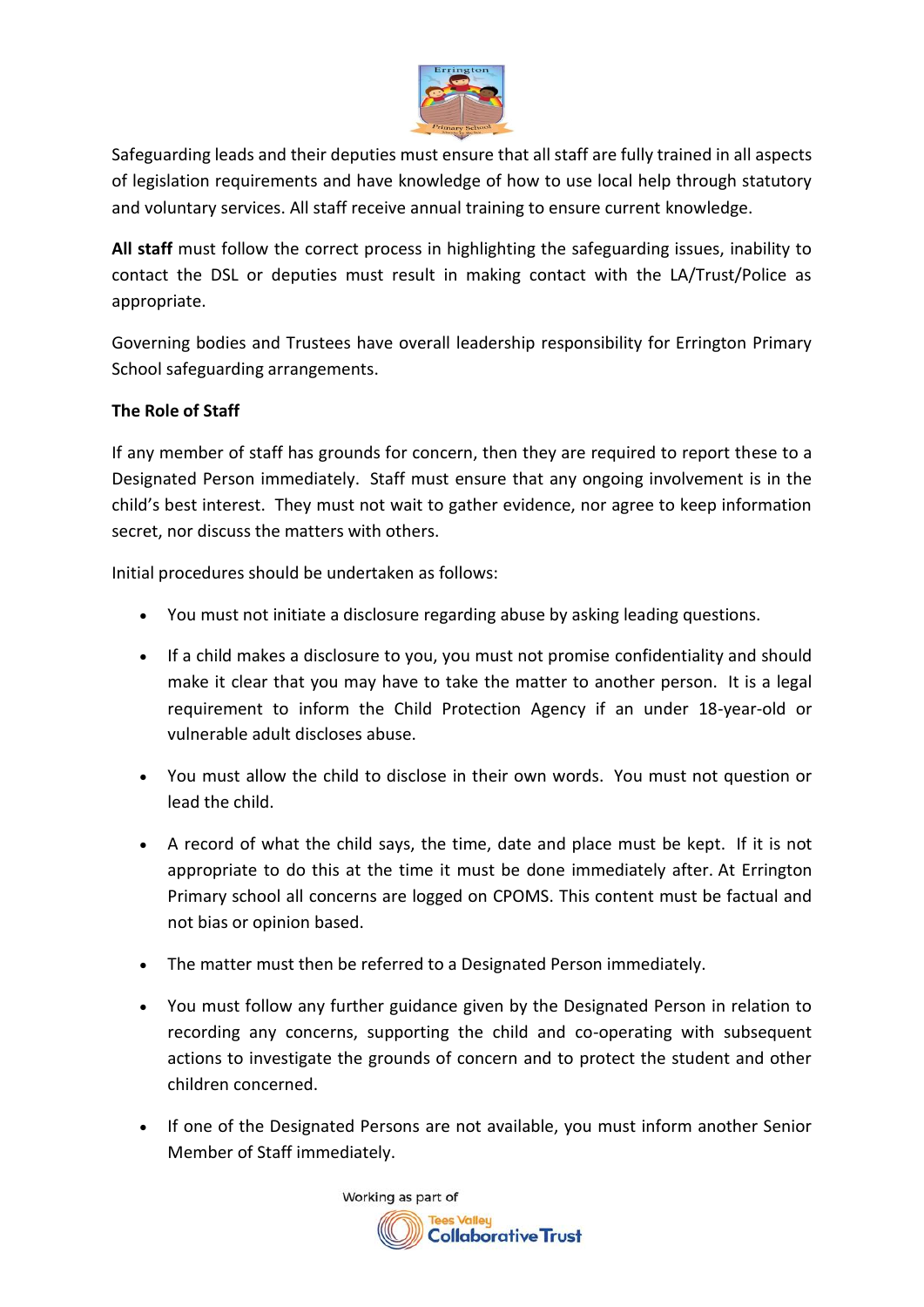

It is not the responsibility of staff to investigate allegations of child abuse. All subsequent procedures should follow the guidelines issued by the Department for Education and Safeguarding Children Board.

**Role of the Designated Safeguarding Lead (DSL)** Note: For the purposes of these procedures the term Designated Person may indicate the available senior member of staff.

The DSL will:

1. Treat the grounds of concern as reported by a member of staff as a priority action and in so doing will:

- Consider the immediate needs of the child/children involved.
- Take emergency action if required.
- Gather information and if appropriate seek clarification (not proof).
- Ensure that the appropriate person in school monitors progress and liaises with the required services.
- Ask staff to record relevant information.
- Ensure all written information is stored in a confidential place  $-$  At Errington all concerns are recorded and logged on CPOMS.
- 2. Refer cases of suspected abuse or allegations to the relevant investigating agencies.
- 3. Act as a source of support, advice and expertise within the school when deciding whether to make a referral by liaising with relevant agencies.
- 4. Liaise with the Headteacher to inform of any issues and ongoing investigations and ensure there is an appropriate person to represent the school.
- 5. Will, in addition to basic child protection training, keep knowledge and skills up to date including any changes in inter-agency working and standards agreed by the Safeguarding Children Board.
- 6. Will raise awareness of the Child Protection Policy and any changes amongst all staff on an annual basis and ensure that it is covered in the induction of new staff, volunteers and community members.
- 7. Ensure the policy is updated and reviewed annually.

# **The role of the Local Governing Body**

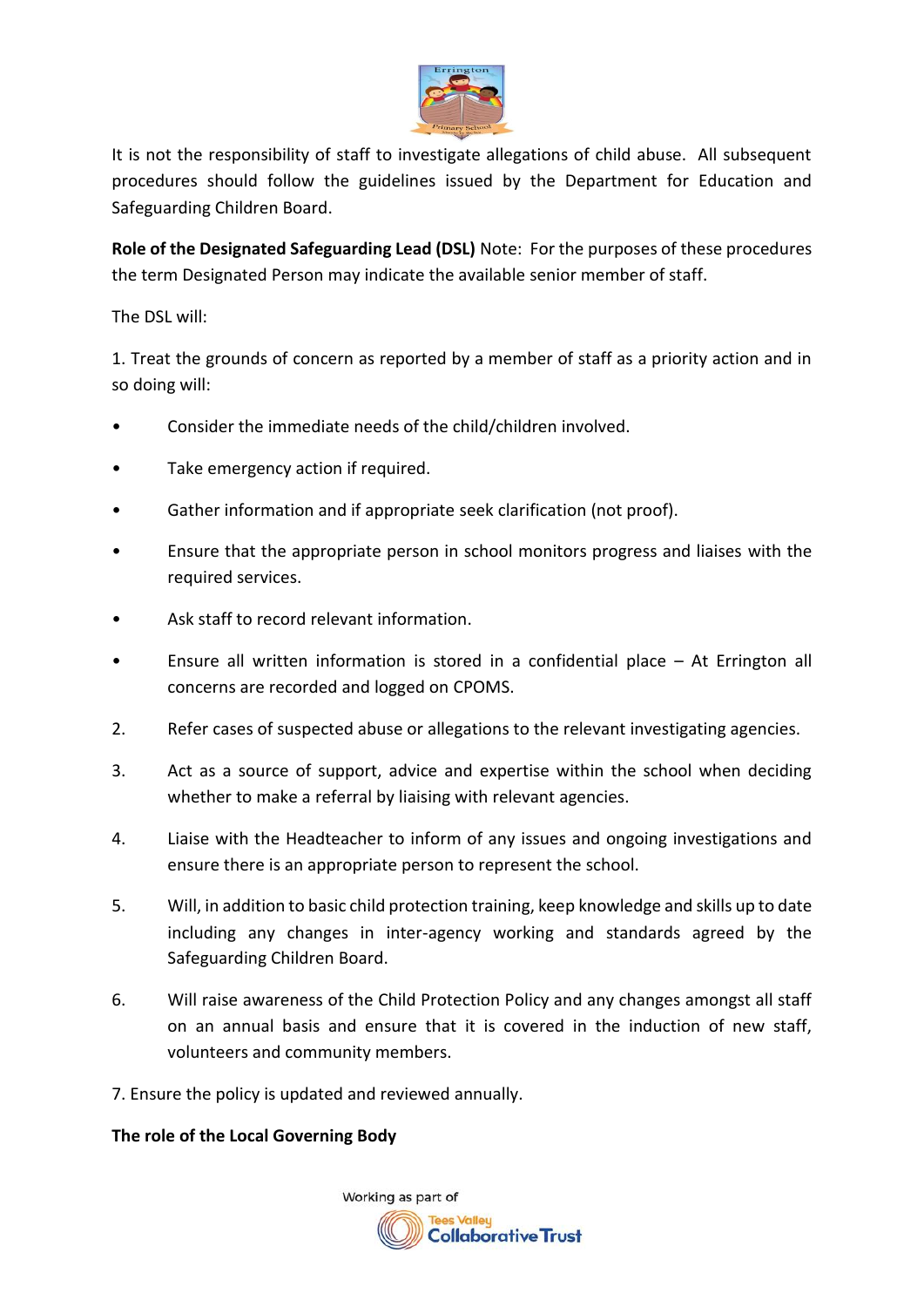

The Local Governing Body is accountable for ensuring that the school has effective policies and procedures in place in accordance with guidance issued by the Department for Education. Neither the LGB, nor individual Governors, have a role in dealing with individual cases or a right to know details of cases (except when exercising their disciplinary functions in respect of allegations against a member of staff). However, should an allegation be made against the Headteacher then it is the role of the Chair of Governors or in their absence the Vice Chair to take the lead in dealing with such allegations.

The LGB should ensure that Errington Primary School:

- Has a Child Protection Policy and procedures in place that are in keeping with locally agreed inter-agency procedures and that the policy is made available to parents and students on request.
- Operates safe recruitment procedures ensuring that all appropriate checks are carried out on governors, staff and volunteers who will be working with students under 18 years of age, for example List 99 and Disclosure and Barring Service checks.
- Has a procedure for dealing with allegations of abuse against members of staff and volunteers.
- Has designated a senior member of staff to take lead responsibility for dealing with child protection issues.
- Has arrangements in place to ensure that the DSL and other staff, who work with children of aged 12 and under, undertake training to equip them to carry out their responsibilities for child protection effectively.
- Ensure that any deficiencies or weaknesses in regard to child protection that are brought to its attention are remedied without delay.
- Annually reviews the Child Protection Policy and monitors its use.

# **A safeguarding concern could be about a number of issues.** These could include:

- Abuse or suspected abuse
- Child Sexual Exploitation
- Child Criminal Exploitation
- Domestic Abuse
- Forced Marriage
- Female Genital Mutilation

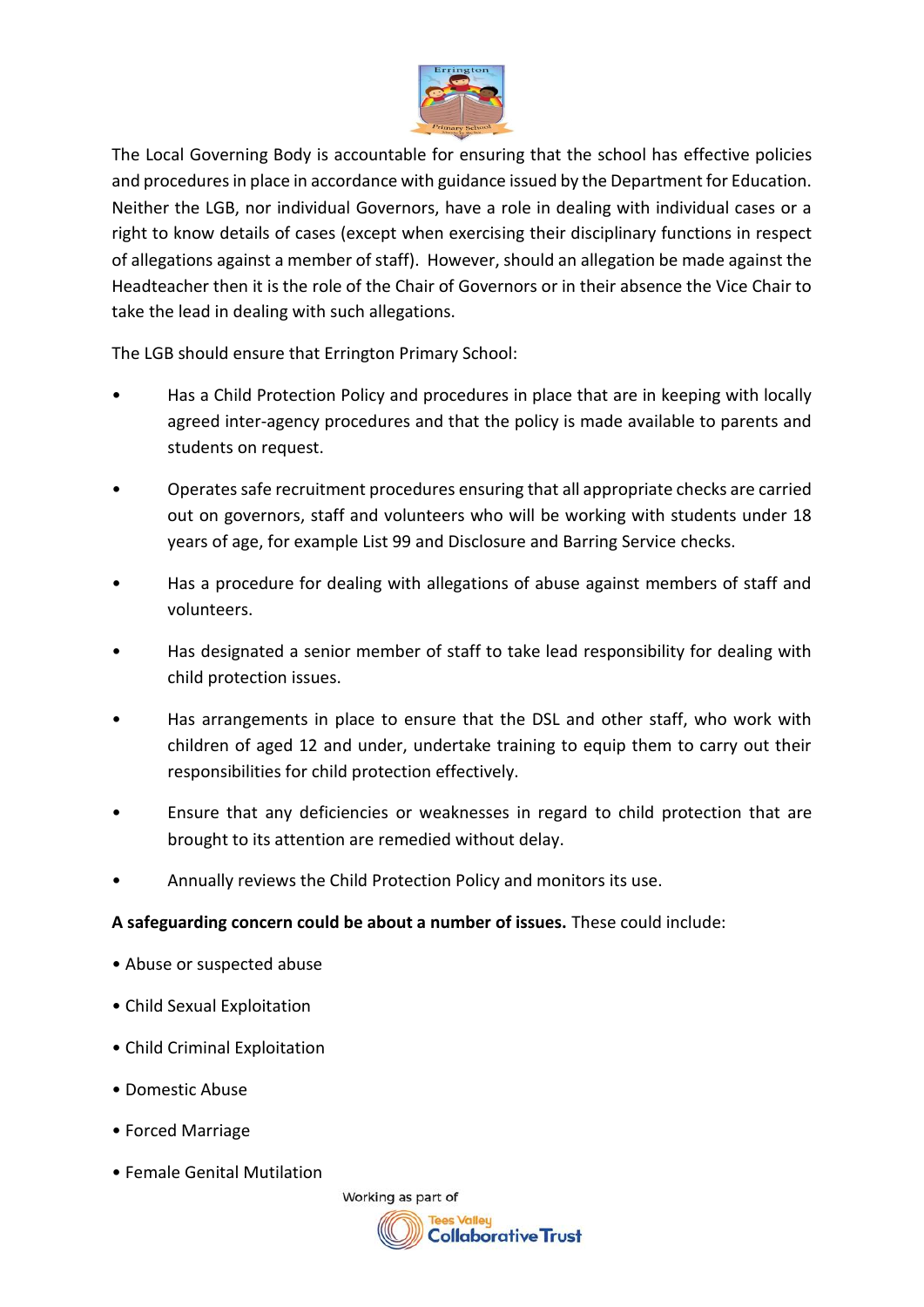

- Radicalism or extremism
- Issues to do with E- Safety
- Child missing from education
- Child missing from home or care
- Bullying including cyberbullying
- Drugs
- Fabricated or induced illness
- Faith abuse
- Gangs and youth violence
- Gender-based violence/violence against women and girls (VAWG)
- Mental health
- Sexting
- Teenage relationship abuse
- Trafficking

### **Indicators of abuse and neglect**

All Errington Primary School staff should be aware that abuse, neglect and safeguarding issues are rarely standalone events that can be covered by one definition or label. In most cases, multiple issues will overlap with one another.

**Abuse:** A form of maltreatment of a child. Somebody may abuse or neglect a child by inflicting harm or by failing to act to prevent harm. Children may be abused in a family or in an institutional or community setting by those known to them or, more rarely by others. Abuse can take place wholly online, or technology may be used to facilitate offline abuse. They may be abused by an adult or adults or by another child or children.

**Neglect:** the persistent failure to meet a child/young person's basic physical and/or psychological needs, likely to result in the serious impairment of the child/young person's health or development. Neglect may occur during pregnancy, for example, as a result of maternal substance abuse. Once a child is born, neglect may involve a parent or carer failing to: provide adequate food, clothing and shelter (including exclusion from home or abandonment); protect a child/young person from physical and emotional harm or danger; ensure adequate supervision (including the use of inadequate care-givers); or ensure access

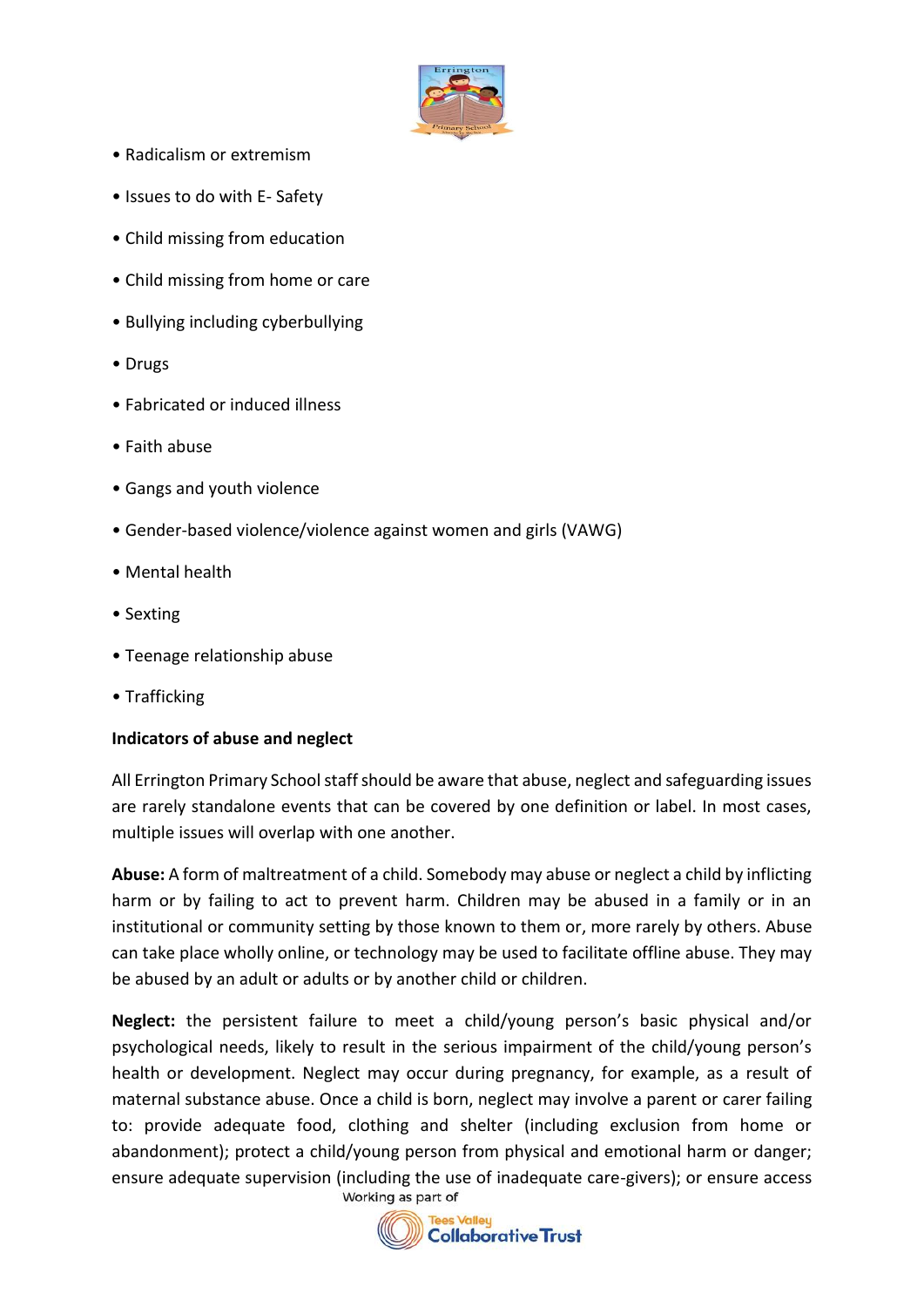

to appropriate medical care or treatment. It may also include neglect of, or unresponsiveness to, a child/young person's basic emotional needs.

**Physical abuse**: a form of abuse which may involve hitting, shaking, throwing, poisoning, burning or scalding, drowning, suffocating or otherwise causing physical harm to a child/young person. Physical harm may also be caused when a parent or carer fabricates the symptoms of, or deliberately induces, illness in a child/young person.

**Emotional abuse**: the persistent emotional maltreatment of a child/young person such as to cause severe and adverse effects on the child/young person's emotional development. It may involve conveying to a child/young person that they are worthless or unloved, inadequate, or valued only insofar as they meet the needs of another person. It may include not giving the child/young person opportunities to express their views, deliberately silencing them or 'making fun' of what they say or how they communicate. It may feature age or developmentally inappropriate expectations being imposed on children/young people. These may include interactions that are beyond a child/young person's developmental capability as well as overprotection and limitation of exploration and learning or preventing the child/young person from participating in normal social interaction. It may involve seeing or hearing the ill-treatment of another. It may involve serious bullying (including cyberbullying), causing children/young people frequently to feel frightened or in danger, or the exploitation or corruption of children/young people. Some level of emotional abuse is involved in all types of maltreatment of a child/young person, although it may occur alone.

**Sexual abuse**: Involves forcing or enticing a child or young person to take part in sexual activities, not necessarily involving a high level of violence, whether or not the child is aware of what is happening. The activities may involve physical contact, including assault by penetration (for example rape or oral sex) or non- penetrative acts such as masturbation, kissing, rubbing and touching outside of clothing. They may also include non – contact activities such as involving children looking at, or in the production of, sexual images, watching sexual activities, encouraging children to behave in sexually inappropriate ways, or grooming a child in preparation for abuse. Sexual abuse can take place online, and technology can be used to facilitate offline abuse. Sexual abuse is not solely perpetrated by adults males. Women can also commit acts of sexual abuse, as can other children.

**Peer on peer abuse:** Abuse is not only adult to child but can be child on child / peer on peer. Some examples are (but not limited to)

- Bullying (including cyberbullying)
- Physical abuse such as hitting, kicking, shaking, biting, hair pulling, or otherwise causing physical harm.

Working as part of **Collaborative Trust**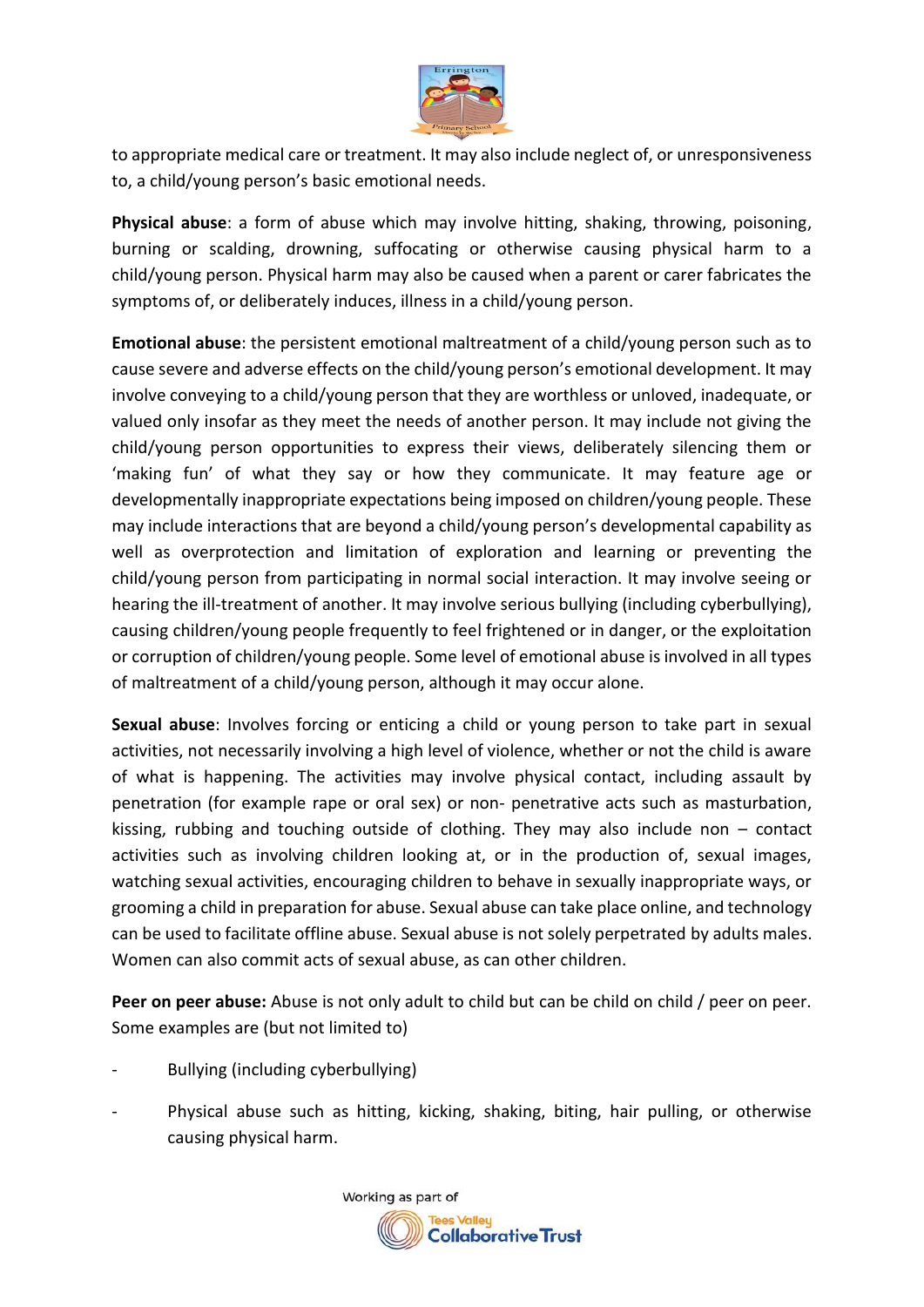

- Sexual violence such as rape, assault by penetration and sexual assault
- Sexual harassment which may be stand- alone or part of a broader pattern if abuse
- Upskirting, which typically involves taking a picture under a person's clothing without them knowing, with the intention of viewing their genitals or buttocks to obtain sexual gratification, or cause the victim humiliation, distress or alarm.
- Sexting (also known as youth produced sexual imagery)
- Initiation / hazing type violence and rituals.

There is no clear boundary between incidents that should be regarded as abusive and incidents that should be dealt with by the School's behavioural and disciplinary systems. If one child or young person causes harm to another, this should not necessarily be dealt with as abuse: unkindness, physical fighting and harassment between children are not always or inevitably seen as child protection issues. However, it may be appropriate to regard peer on peer behaviour as abusive if harm is caused because:

- There is a significant power imbalance between the young people concerned. The abuse of children and young people is often constructed around an age difference between the abuser and the abused, but in cases of peer-on-peer abuse this may not always be the case. In such circumstances, power imbalances can manifest in other ways, for example gender, social status within peer groups, intellectual ability, physical development, economic wealth, social marginalisation and so on. It is important to note that the perpetrator and/or victim may well be subject to power imbalances with other individuals in an incident of abuse and so it is important to investigate any incident as fully as possible.
- The perpetrator has repeatedly tried to harm one or more other children.
- There are concerns about the intention of the alleged perpetrator. If evidence suggests that there was an intention to cause severe harm to the victim, this should be regarded as abusive whether severe harm was caused or not.

All Staff should be aware of children who may be particularly vulnerable. Some causes of vulnerability are:

- A child who is disabled and has specific additional needs
- Has special educational needs (whether they have a statutory Education Health and Care Plan)

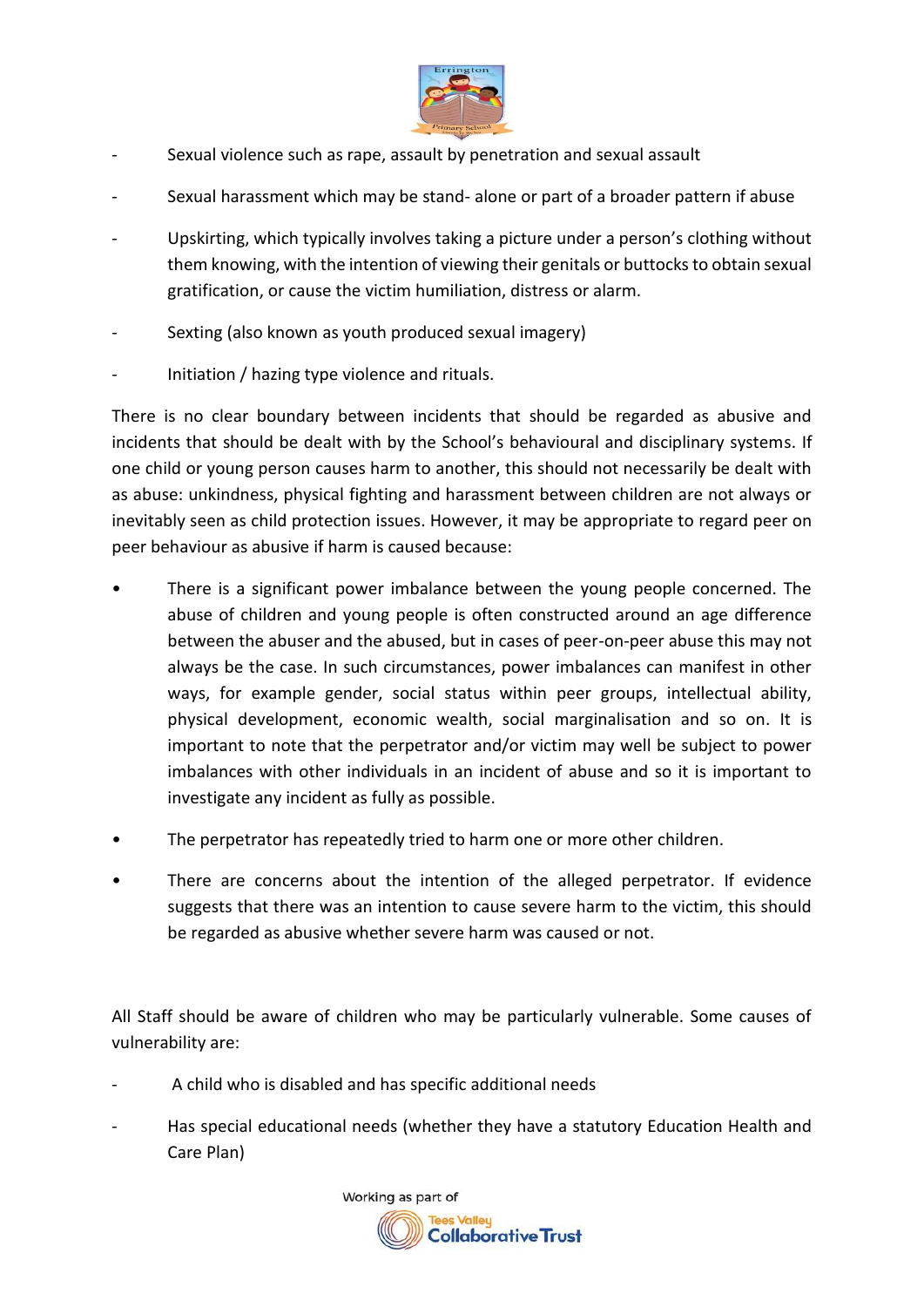

- Is a young carer
- Is showing signs of being drawn in to anti social or criminal behaviour, including gang involvement and association with organised crime groups
- Is frequently missing / goes missing from care or from home
- Is at risk of modern slavery, trafficking or exploitation
- Is at risk of being radicalised or exploited
- Is in a family circumstance presenting challenges for the child, such as drug and alcohol miss use, adult mental health issues and domestic abuse
- Is misusing drugs or alcohol themselves
- Has returned home to their family from care
- Is a privately fostered child

#### **Health and Safety**

The health and safety of all children is of paramount importance. Parents/ carers send their children to school each day with the expectation that school provides a secure environment in which their children can flourish. The school has a health and safety policy which is monitored each year by the Governing Body. Any health and safety concerns are reported to the Headteacher, Business Manager or Site Manager. An initial examination is carried out assessing what, if any, remedial action is needed. Every term there is a fire drill that practises efficient evacuation of the building.

#### **First Aid**

Errington Primary School is committed to training all staff in school with the minimum emergency first aid. When a child is poorly, or has suffered an accident in school or on the playground, there is a protocol for staff to follow:

•A first aider is consulted.

•The incident is logged in the Incident Book. Parents are notified by the class teacher at the end of the day.

•For head injuries, parents are contacted, or a letter is sent home. If there is any doubt about an injury, a parent is contacted.

•If children go home ill, class teachers are informed by the office staff, should this happen outside of lesson time.

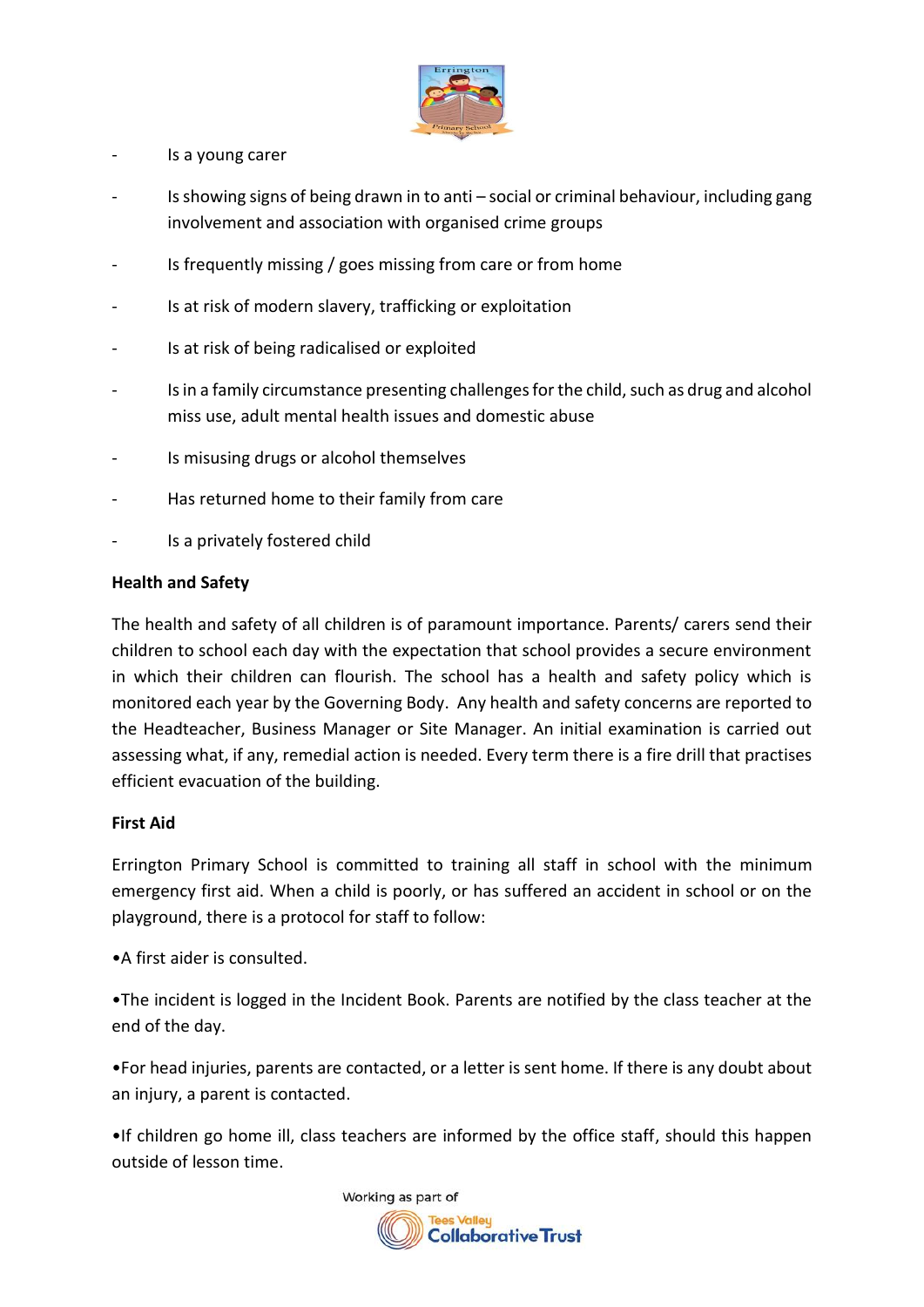

•Should a child require medical attention and parents cannot be contacted, a designated member of staff will always accompany a child to hospital.

### **Medicines**

If a parent wishes a child to take a prescribed medicine during school time, they should either arrange with the Headteacher to come to school to administer the medicine themselves or complete the Parental Agreement for the School to Administer Medicine. This gives permission for the designated person to administer the medicine, which must be delivered by the parent to the Office. All medicine must be prescribed by the doctor and come with the prescription packaging.

### **Site security**

Errington Primary School provides a secure site by:

•Gates are locked once the school day has started. Gates are again unlocked at the end of the school day. Anyone entering school during the school hours must contact the school office.

•Visitors, volunteers and students must only enter through the main Office and sign in. All DBS checked will observed and recorded on the SCR.

•Children will only be allowed home with adults with parental responsibility or confirmed permission. The class teacher must be informed of this. Year 6 children must have written consent from their parent / carer to walk home on their own.

•Children would never be allowed to leave school alone during school hours. They must be collected by an adult.

### **Attendance**

Should a child be unwell, parents are expected to confirm absence immediately by telephone. If there is no notification, school has a policy of contacting home to ascertain each child's whereabouts. Attendance is monitored by the school office and concerns are shared with the relevant staff. Families and children who might be struggling with attendance issues are offered support. The school will contact Parents/Carers whenever a child's attendance and punctuality causes concern. Errington Primary School also follows Redcar and Cleveland's procedures for Children Missing in Education.

**Appointment of New Staff & Induction Arrangements**

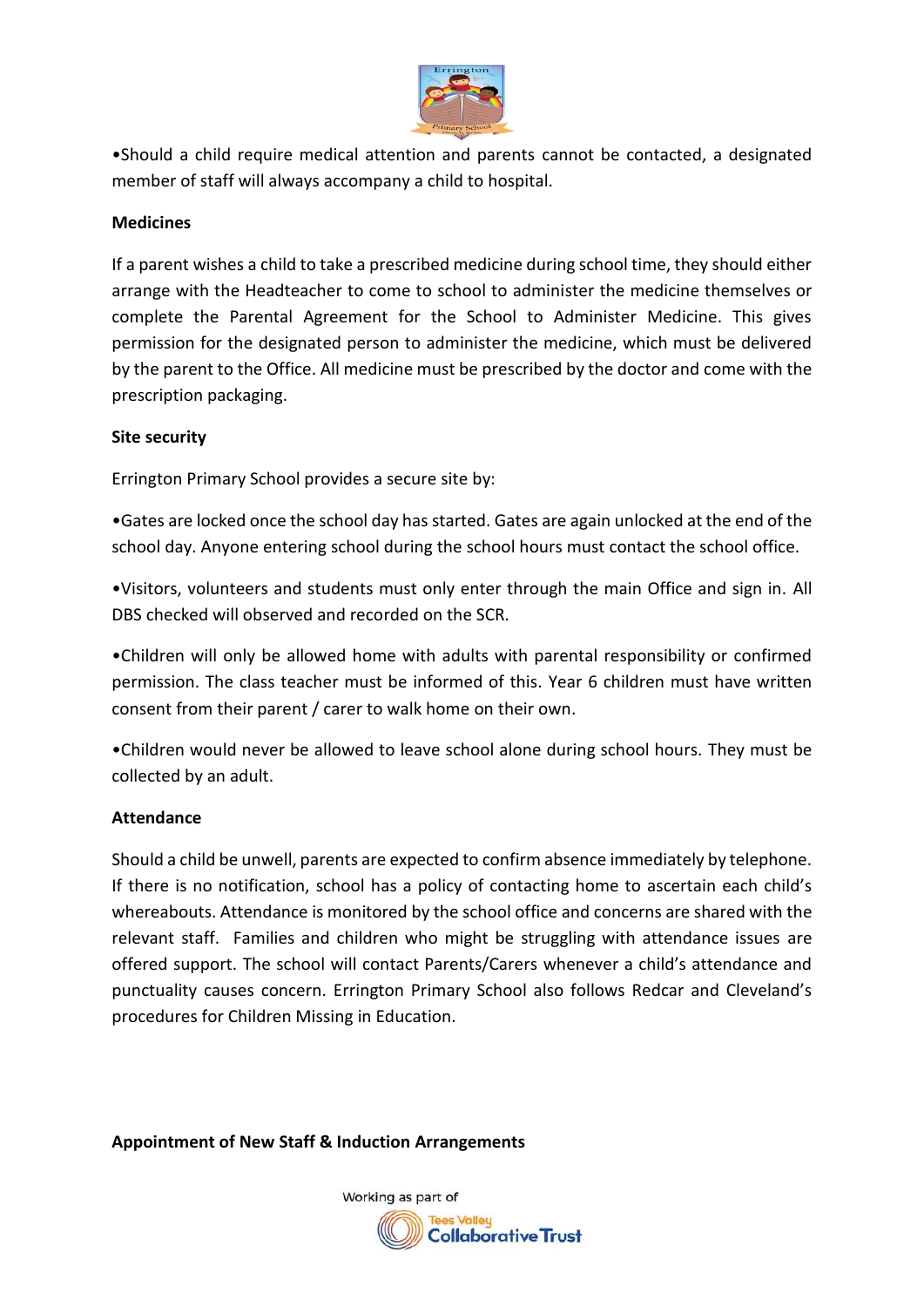

All members of staff appointed to work in school have a criminal records search, called an enhanced Disclosure and Barring Service check (DBS) which includes List 99, prohibition check. This search highlights people who have a criminal record or if previous allegations have been made against them. All qualification, references and relevant experience are checked prior to an offer of employment being made. Errington Primary School holds a Single Central Register (SCR) for all staff which is rigorously maintained in the school office. The Headteacher sits on all appointment panels where the candidates are external applicants. The Headteacher has undertaken training on Safer Recruitment, as have two members of the Governing Body. New members of staff are inducted into safeguarding practices and are assigned a mentor for the induction period. It is the responsibility of the mentor to familiarise new staff with procedures and policies, which affect the health and safety of all at school, but especially the children.

# **Online Safety**

E- Safety is taught to all children. Pupils are not left unattended whilst online. School have a firewall (Smoothwall) that is managed by the Network manager. – needs more adding – Anne?

#### **Anti-Bullying**

Errington Primary School is committed to providing a caring, friendly and safe environment for all our pupils, so that children can learn in a safe and secure environment. Bullying of any kind is unacceptable and will not be tolerated. The Headteacher should be informed immediately of any concerns and the issue will be resolved.

#### **Tolerance**

We want our children to be prepared for a diverse society. The school works hard to promote equality and harmony by preventing and challenging racism. Racism is taught in both the RE and PSHE curriculum and across the curriculum where appropriate. The children take part in discussions designed to raise awareness and address stereotypes and prejudices. All incidents are logged and reported to the Local Authority and to the Governing Body each term through the Headteacher's report.

#### **Telephones, Filming &Social Media**

Errington Primary School is a no mobile phone site. Everyone entering the school will be asked to not use their phone when around the children. Parents are asked to complete a consent form to allow the school to use their child's picture on the school social media sites. Parents can request that their child's picture is not used outside of school.

**Whistleblowing**

Working as part of **Collaborative Trust**